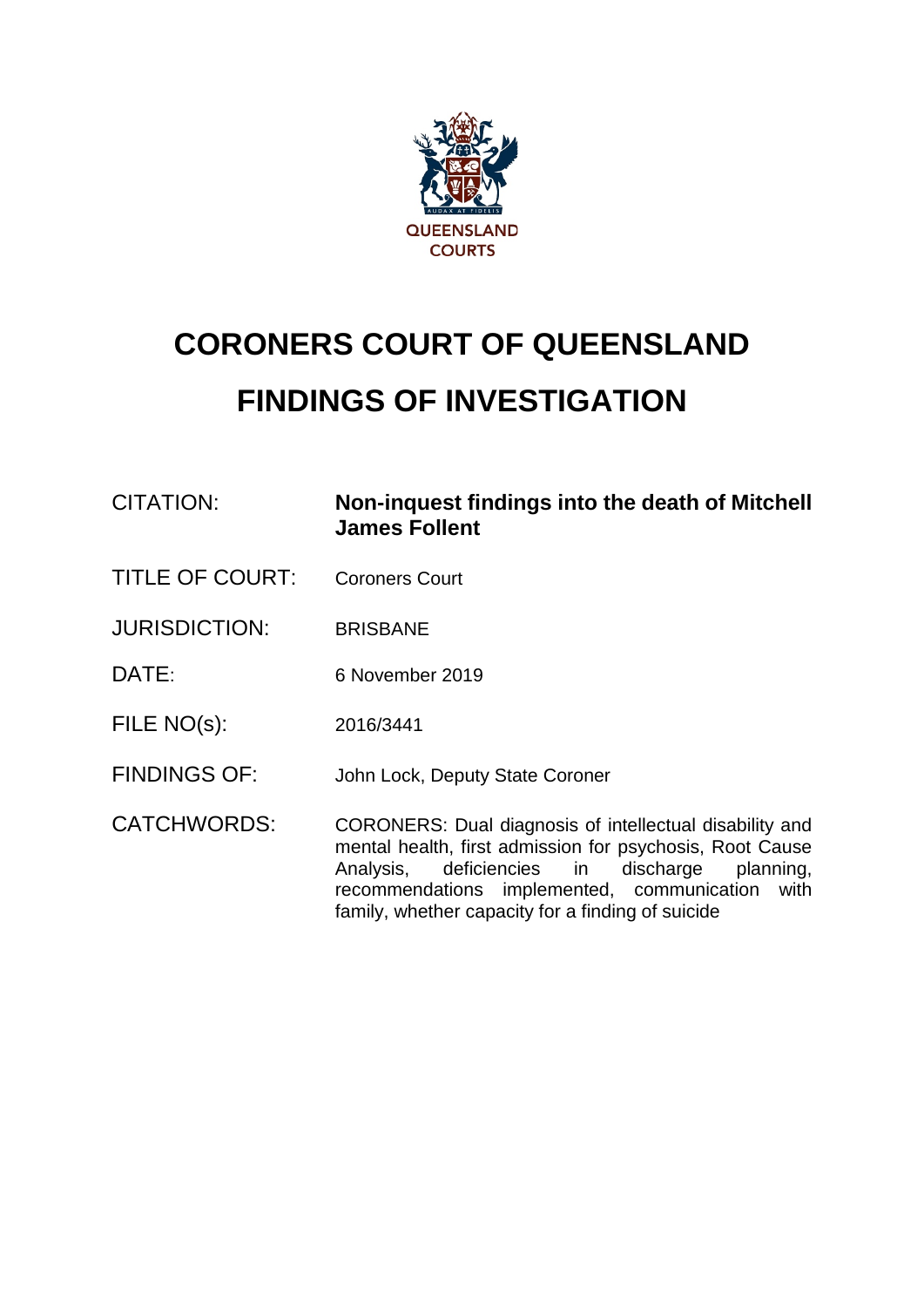# Table of Contents

| Adequacy of the discharge planning and risk assessment leading up to and at the                                                                                             |
|-----------------------------------------------------------------------------------------------------------------------------------------------------------------------------|
| Adequacy of communication in planning with Mitchell's family, in context of their role                                                                                      |
| Any issues regarding interagency communication and planning between mental<br>health and disability services regarding Mitchell's safety and well-being post                |
| Whether (with the benefit of hindsight) there were any missed opportunities to<br>provide health and/or disability services to Mitchell that may have resulted in a         |
| Any other comments that may assist the coroner to understand the circumstances of<br>Mitchell's death, and to identify way to help prevent deaths from happening in similar |
|                                                                                                                                                                             |
|                                                                                                                                                                             |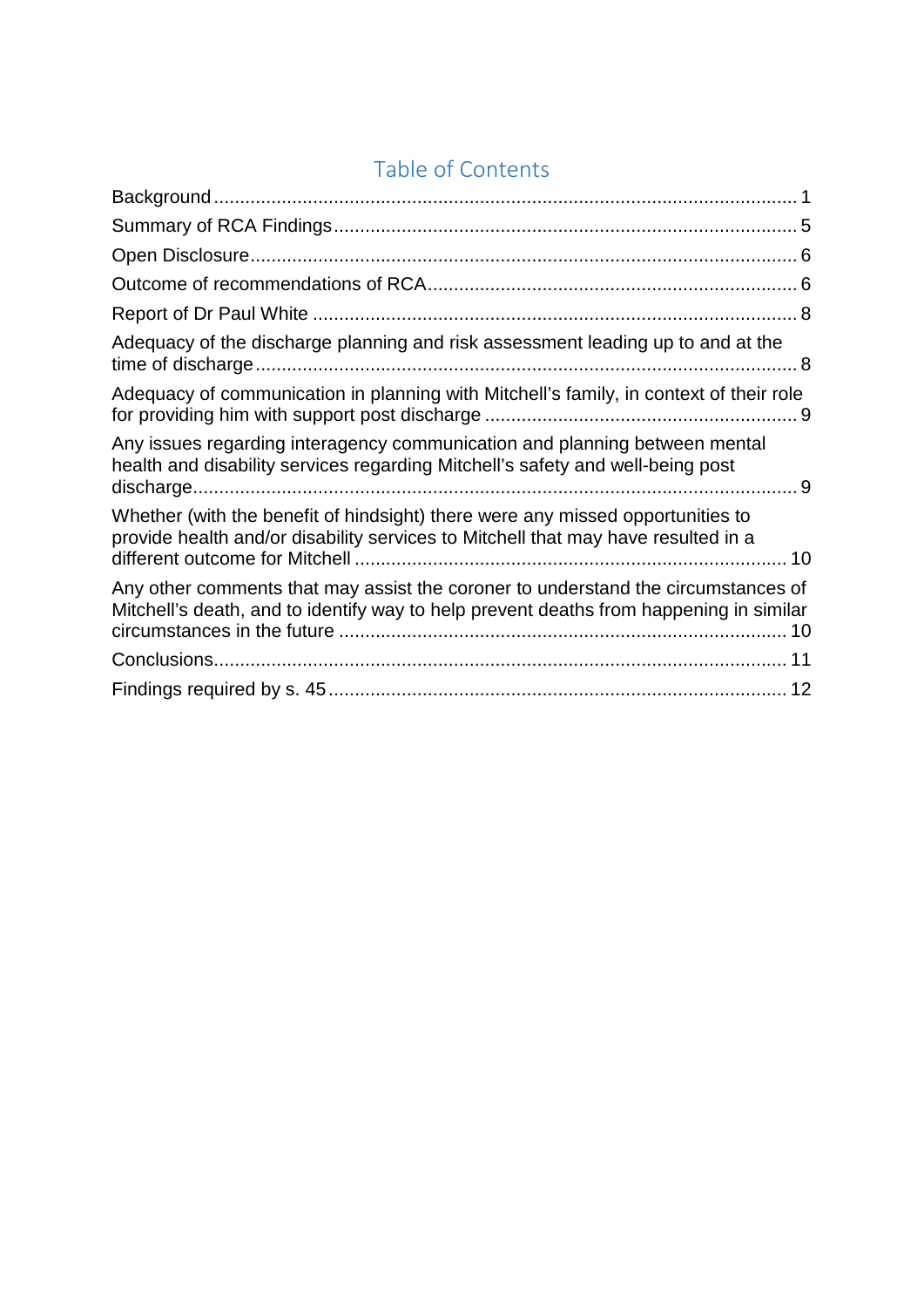# <span id="page-2-0"></span>**Background**

- 1. Mitchell Follent, aged 22 years, was admitted to the Ipswich Hospital Mental Health Unit (MHU) on 5 August 2016, and discharged on 15 August 2016. He died on 20 August 2016, with CCTV footage showing Mitchell as deliberately leaning over and then falling from a 3rd floor balcony head first, landing on his head. Cause of death at autopsy was identified as being due to head injuries.
- 2. This was Mitchell's first mental health admission. He had a history of acquired brain injury and epilepsy/seizures from a young age, and more recently cannabis use. The mental health admission followed a referral from Mitchell's GP for investigation of possible "psychosis", with his mother having noted a deterioration in his self-care over the last three months and unusual behaviours in recent days (talking to himself, inappropriate laughing), prompting his mother to take him to the GP.
- 3. During admission to the MHU, Mitchell appears to have been assessed as having experienced "likely drug-related/post-ictal psychosis", which was said to have resolved during the admission. He was discharged with a new anti-psychotic medication, as well as continuation of his other medications related to his epilepsy. It appears he was noncompliant with his medications post-discharge and took his own life five days later at his place of residence, where he had been living with the assistance of disability support funding.
- 4. Mitchell was provided financial support through Disability Services Queensland. This included in-home accommodation support by Focal Community Living and community access support by Focal Community Living and FSG Mental Health Services Australia. The services provided to Mitchell by FSG included building capacity around accessing the community, managing household tasks and working towards identified goals. At the time of his death he was residing in a large unit complex run by Churches of Christ.

# **Autopsy Examination**

- 5. An external post-mortem examination including CT scan found multiple serious injuries.
- 6. Toxicology testing noted the presence of escitalopram (antidepressant) greater than usual therapeutic range but less than potential fatal range. Lamotrigine (anticonvulsant) was found at a greater than usual therapeutic but less than potentially fatal range. Levetiracetam (anticonvulsant) was found in a greater than usual therapeutic range and a low level of olanzapine (antipsychotic) at a low level. Cannabinoids were also present.

# **Investigation**

- 7. The following material has been reviewed in preparing this finding:
	- I. Form 1 Police report of a death to a coroner<br>II. Autonsy report
	- Autopsy report
	- III. Letter of concerns<br>IV. Letter from Disabil
	- Letter from Disability Services Queensland
	- V. Records of FSG<br>VI. Medical records
	- Medical records West Moreton Hospital and Health Service
	- VII. Medical records Ipswich Hospital Mental Health Service<br>VIII. Medical records CIMHA
	- Medical records CIMHA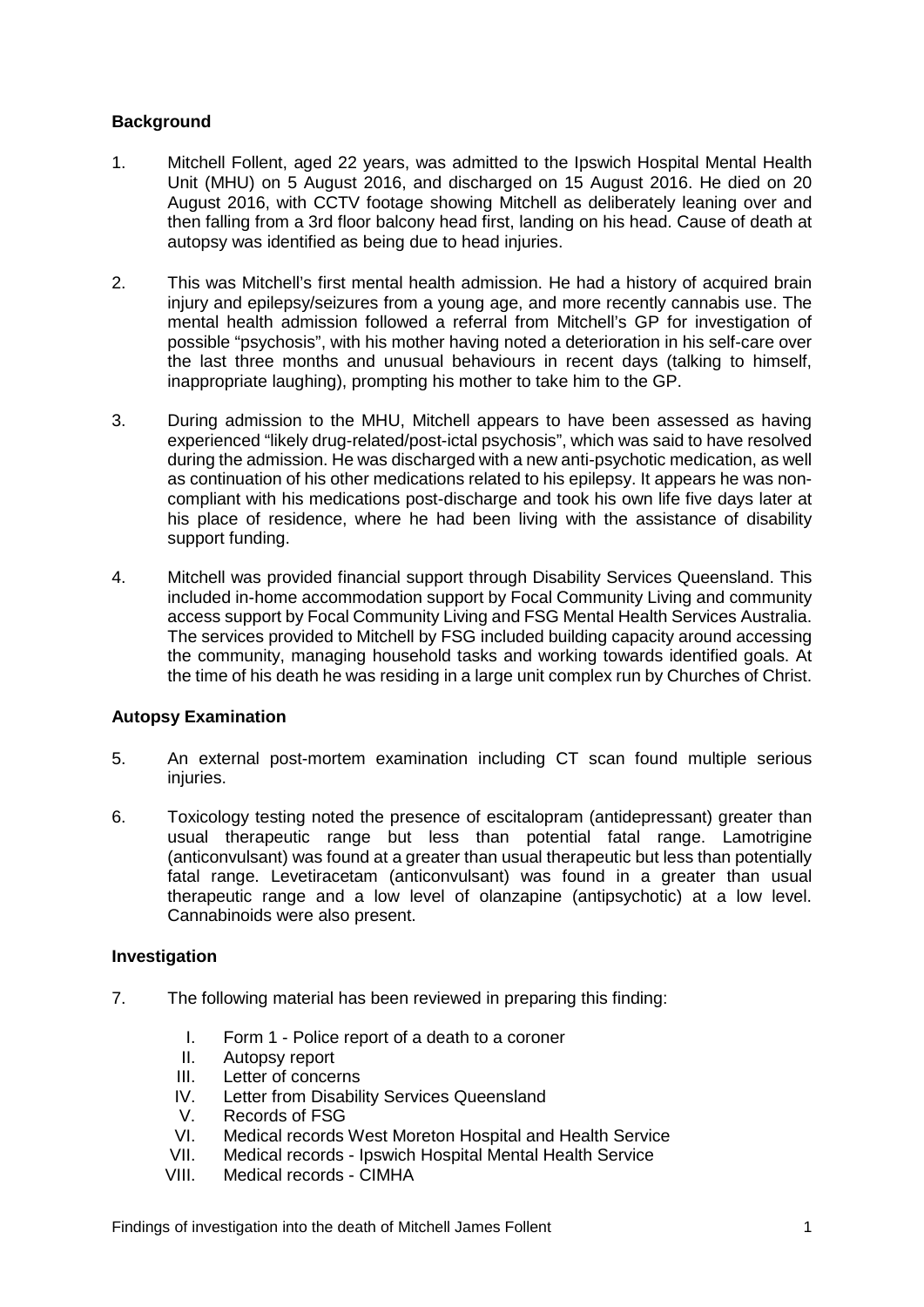- IX. Medical records Primary Riverlink
- X. Statement of Dr A Guptar, Clinical Director, Community and Acute Mental **Health**
- XI. Statement of RN Merryl Houghton, Dual Diagnosis Coordinator<br>XII. Statement of Dr David Mendels
- Statement of Dr David Mendels
- XIII. Statement Dr S Kamaland
- XIV. Statement of social worker W Brown
- XV. Statement of R.N. Craig Lawler
- XVI. Statement of Dr Terry Stedman<br>XVII. Statement of Dr S Shah
- XVII. Statement of Dr S Shah<br>XVIII. Statement of Dr Abevasi
- XVIII. Statement of Dr Abeyasinghe
- Statement of Dr A Yu
- XX. Letter from WMHHS on outcome of open disclosure meeting
- XXI. Root Cause Analysis report from WMHHS
- XXII. Clinical incident recommendations evidence of completion XXIII. Multidisciplinary team meeting notes
- Multidisciplinary team meeting notes
- XXIV. Expert report of Dr Paul White

#### **Presentation at Ipswich Hospital**

- 8. On 23 July 2016 Mitchell had two seizures and was brought in by ambulance to the emergency department at Ipswich Hospital. The diagnosis was grand mal epilepsy. He discharged himself against medical advice.
- 9. On 5 August 2016 his mother attended at his unit to take him to a prearranged appointment for an EEG and to see his neurologist. She reported that her son had become increasingly weird and elevated during the day, prompting her to take him to see his GP. The GP agreed the behaviour was unusual and referred him to Ipswich Hospital for a mental health assessment with a diagnosis of "psychosis?"
- 10. Mitchell presented with his mother to the emergency department (ED) and was triaged as a category three and assessed by the mental health nurse soon after arrival. He was assessed by the psychiatric registrar within 40 minutes. His mother gave a history of him being more neglectful of his self-care and there had been a significant change in his behaviour in that he was laughing to himself and was unable to hold a conversation.
- 11. The assessment considered Mitchell appeared to be experiencing auditory hallucinations and he laughed in response to his "voices". There were no clear delusions but it was difficult to discern thought content at that time. The differential diagnosis was drug induced psychosis, organic delusional disorder (epilepsy related), and primary psychotic process. Prior to admission to the Mental Health Unit (MHU) he was awaiting a physical screening in the ED by the Senior Medical Officer. The diagnosis was post-ictal (altered state of consciousness after an epileptic seizure) psychosis.
- 12. An Involuntary Treatment Order (ITO) was made. Security were required to take Mitchell to the MHU and he was restrained on two occasions. Medication prescribed included diazepam 10 mg (PRN - when necessary), olanzapine 10 mg and lorazepam 2 mg when necessary.
- 13. Mitchell was seen by the psychiatric registrar on 6 August 2016. He was seen to be disorganised, was not settled and was entering other patients' rooms. PRN olanzapine and lorazepam were taken orally.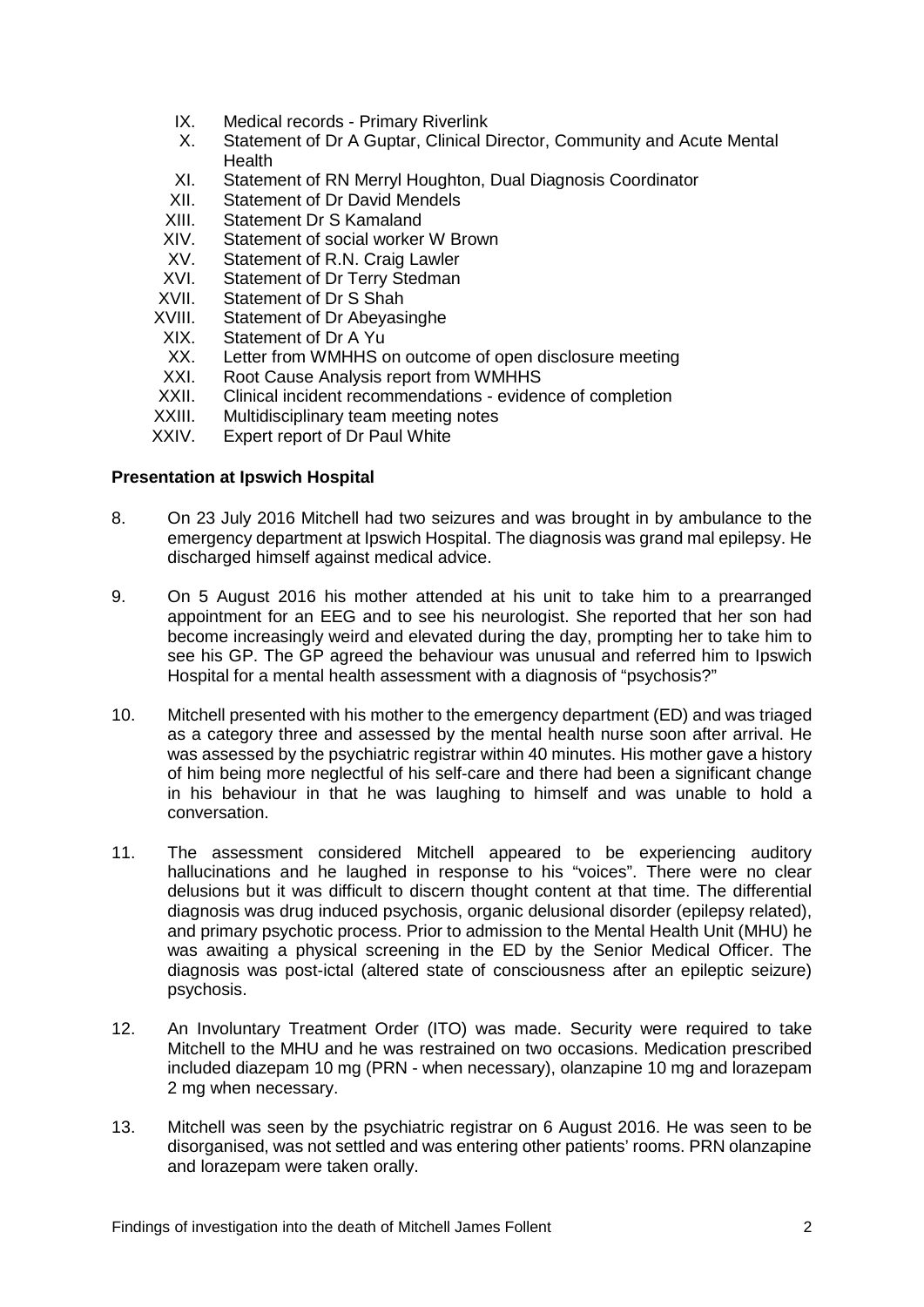- 14. There was an unwitnessed fall where Mitchell sustained a 2 cm laceration to his nose. One-to-one observations were commenced. The diagnosis was likely mechanical fall, secondary to sedation. Vital observations were normal. X-rays revealed no evidence of a fracture to the nose.
- 15. Mitchell was seen by the on-call consultant psychiatrist at 6:00pm. For most of the day he had been acting bizarrely but he had progressively improved throughout the day. The impression was likely complex partial epilepsy with status ellipticus the previous day, query psychosis related to seizure, and injury to nose, secondary to decreased level of consciousness and hemianopia. The plan was to continue his usual anticonvulsants and antidepressants and to contact his neurologist for advice. One-toone visual observations were ceased, and neurological observations were to continue every two hours and he was to be monitored closely in between.
- 16. The on-call consultant psychiatrist reviewed him again on the morning of 7 August 2016, noting there was not much change from the previous day.
- 17. Mitchell was reviewed by the medical officer on 8 August 2016 regarding a complaint of right shoulder pain of two days' duration. An x-ray showed a fracture of the distal aspect of the right clavicle. He was booked into an appointment with the fracture clinic for 22 August 2016. There was a plan for a collar and cuff sling. He could not remember injuring his shoulder but remembered being held down by security.
- 18. Mitchell's treating psychiatrist reviewed him on 8 August 2016 noted he was feeling quite well. The plan was to refer him to Alcohol and Other Drugs Services (AODS) and for discharge. This was reviewed after concerns expressed by his mother.
- 19. Discussions with the neurologist he attended on 9 August 2016 reported that on the day of the EEG he appeared to be drug intoxicated rather than the psychotic or paranoid.
- 20. On 10 August 2016 Mitchell told the Dual Diagnosis Coordinator that he used cannabis for his epilepsy.
- 21. Further psychiatric reviews took place on 10 August and 11 August 2016. It was noted he continued to improve. There was a plan for psychological review in relation to past bullying, trauma and related to anger. Mitchell's mother stated that Mitchell had improved mentally but felt he was lonely and depressed and he had withdrawn from friends and family and neglected his activities of daily living. She felt there was inadequate support from the nongovernment organisations.
- 22. On 13 August 2016 Mitchell was granted overnight leave to stay with his father. They returned as planned on 15 August 2016 with a report that leave had gone well. He presented as pleasant and cooperative. He was reviewed by the treating psychiatrist. His behaviour was calm. There were no abnormalities noted in thought or perception and Mitchell indicated he was willing to comply with medication. It was considered he was ready for discharge.
- 23. The plan was to speak to his father regarding the possibility of Mitchel staying with him. There was no follow-up plan with a mental health service. His father was unable to collect his son but stated he would meet him at his unit after work. He was discharged and was believed he was planning to take a bus home. Instead he took a taxi to his unit. His mother had not been advised of the discharge.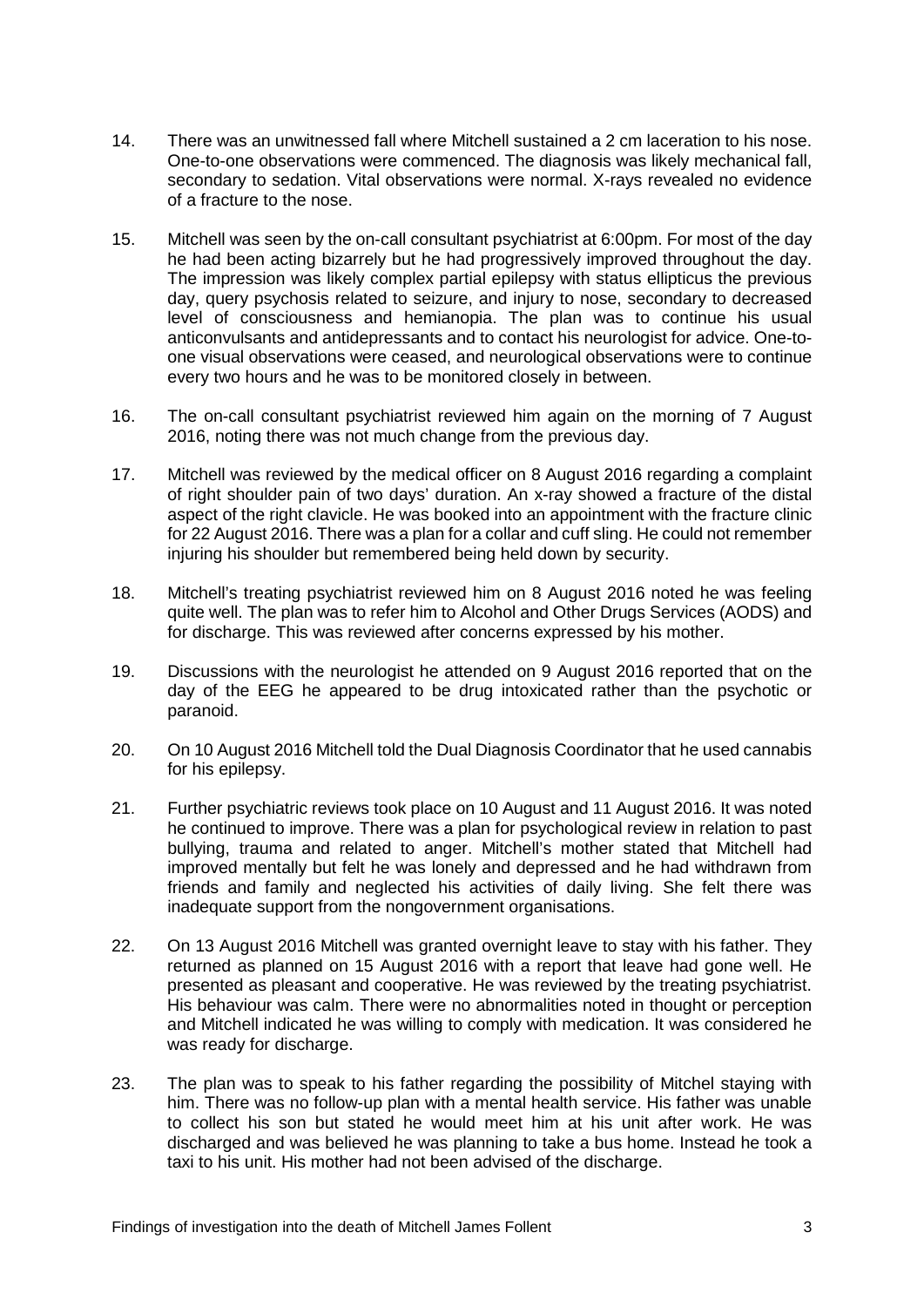24. On 18 August 2016 Mitchell made a call to 000 saying he had an injury to his shoulder. He had forgotten about the fracture to his clavicle sustained during the earlier hospital admission. Queensland Ambulance Services (QAS) officers who attended noted the air was thick with cannabis smoke and he told them he had not been taking his medication and preferred to medicate himself with cannabis. QAS officers counselled him about this.

# **Root Cause Analysis**

- 25. The Root Cause Analysis (RCA) conducted by West Moreton Hospital and Health Service (WMHHS) noted the history of spontaneous intra-cranial haemorrhage at age six requiring two craniotomies for evacuation and clipping in 2000 and 2001. As a result there were significant cognitive changes following surgery. Epilepsy, with frequent seizures occurred from the age of 12.
- 26. Mitchell started seeing a psychiatrist for major depressive illness and anger management issues in 2007. His behaviour had become disruptive. He had learning and language difficulties and school was difficult. From age 14/15 he resided in multiple foster homes. His current residential circumstances had been stable for five years and he received assistance from nongovernment organisations as well as his mother. He was seeing his father more regularly in recent times.
- 27. The RCA noted there were a number of incidental findings. Given the history of seizure it was noted there was no formal neurological examination undertaken or referral made to the medical team during the presentation to ED or subsequent admission to MHU to exclude any organic condition that could have contributed to his presentation, for example delirium.
- 28. It was noted he had also been physically restrained in the ED on two occasions. Security completed an incident report. The incident was not reported to the electronic PRIME Clinical Incident.
- 29. The unwitnessed fall on 6 August 2016 did not result in the completion of a Falls Assessment and Management Plan, which would have been indicated.
- 30. The RCA noted that despite the number of static and dynamic risk factors, risk for suicide, self-harm, aggression, vulnerability and absconding were assessed as low. The RCA considered that the number of static risk factors alone in the case would have justified the allocation of a higher risk rating, particularly in the areas of aggression and vulnerability.
- 31. The RCA considered that due to the known history and the complexity of the case, more comprehensive assessment was needed to inform decision-making in relation to the safety and well-being of the patient on discharge. The RCA also noted his mother had expressed concern about the level of support Mitchell had in the community. Mitchell told the social worker he had plenty of support. However, no collateral information was recorded by way of contact with the nongovernment organisation about his behaviour or functioning in the community.
- 32. The RCA noted that although there was a recommendation for a psychology review regarding past bullying, trauma and anger there was no evidence of contact with the MHU psychologist during the admission.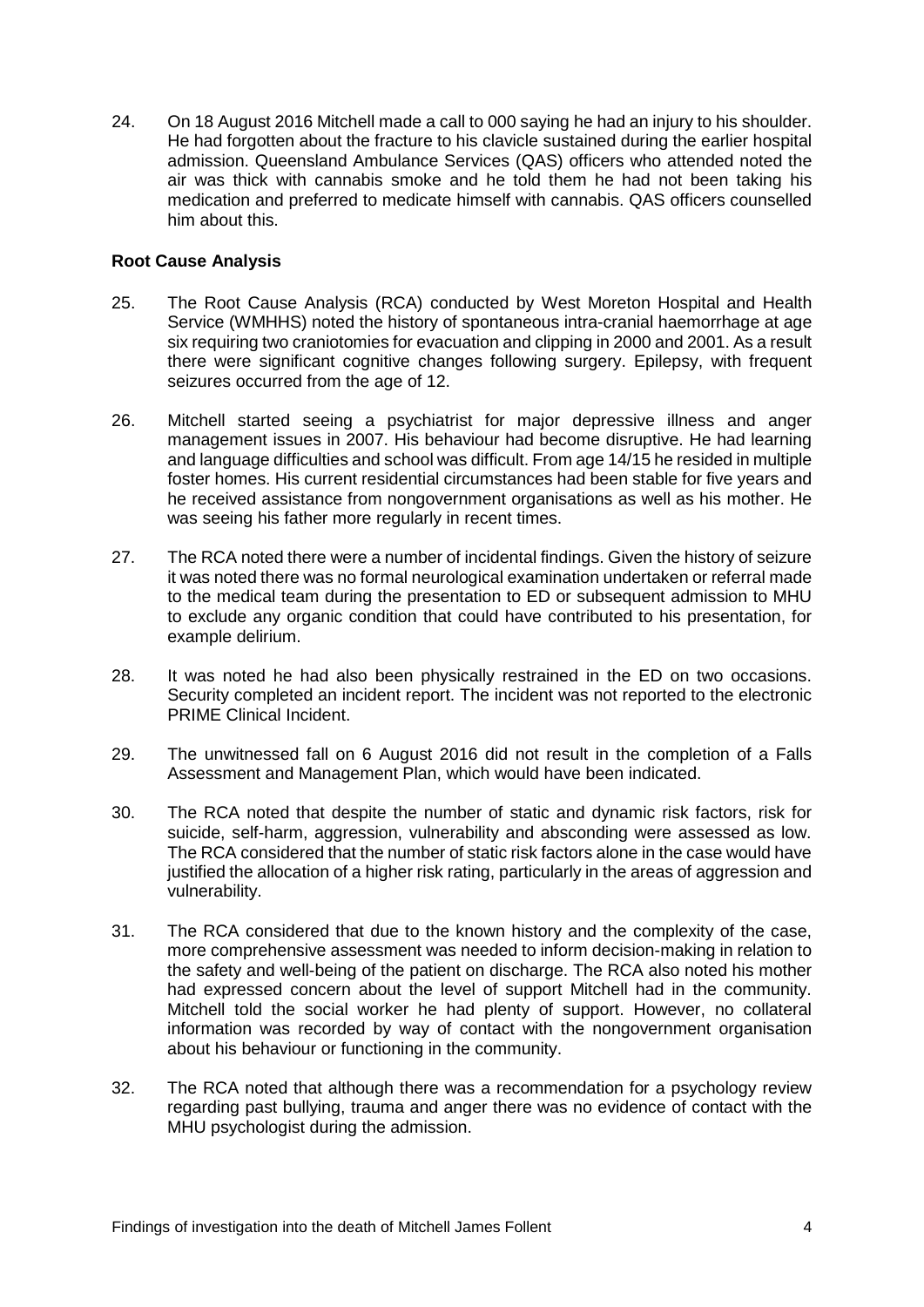- 33. On discharge arrangements had been made for a Webster-pak to be collected from a local pharmacy and he had been referred to his GP. He had an appointment at the Mater Hospital and the fracture clinic. The RCA considered that follow-up by the Acute Care Team would have been appropriate, at least in the short-term, given the possible first episode psychosis and the commencement of a regular dose of antipsychotic medication.
- 34. The RCA noted he had a complex medication regime and there was no verification through assessment that he would be able to manage his own medication. According to QAS on 18 August 2016 he informed he was not taking his medication and preferred to use cannabis.
- 35. The RCA noted there was a delay in forwarding the discharge summary to the GP and the ITO had not been formally revoked.

# <span id="page-6-0"></span>**Summary of RCA Findings**

- 36. The RCA team noted that for presentations where an organic cause may have contributed to an altered mental state, there needs to be a medical assessment by the medical team, which includes a neurological assessment. There had been two episodes of restraint in the ED, which had gone unreported in terms of being clinical incident. Mitchell sustained injuries to his shoulder and nose during his contact with a health service. During his admission to the MHU he experienced a fall. The RCA team noted that the monitoring and follow-up actions in relation to these events, was not always consistent with the standards reflected in the health service procedures and accepted protocols.
- 37. Formal risk assessment needs to be both documented and comprehensive, and include static, dynamic and protective factors, with a corresponding plan that addresses the risks identified. Greater attention to documenting the risk assessment would have been important, as the risk assessment supports decision making in relation to the discharge plan, particularly in light of the limited protective factors.
- 38. Mitchell was discharged in the absence of sufficient support, when he was not able to safely self-care, which increased the likelihood of poor adherence with medication. This may have led to altered thought processes and perceptual abnormalities relating to epilepsy, cannabis use and/or psychosis.
- 39. The RCA team considered a comprehensive meeting with all stakeholders involved should occur as part of the discharge planning for patients identified with high and complex needs, to ensure that an adequate discharge plan is in place. Referral was also required to the most appropriate mental health team for a period of follow-up. The RCA team considered that the issues around discharge planning were a root cause in this case. The RCA team noted existing recommendations from a previous RCA and concurred that those recommendations were apposite to this case as follows:–
	- The Mental Health Unit is to develop a process to ensure that a comprehensive, multidisciplinary discharge plan is developed and documented for all presentations, particularly those where there is complexity, including voluntary presentations. The plan would involve all relevant stakeholders (including patient and carers) from the mental health service, including the Acute Care Team where referrals are made for follow-up. The role of each service provider, including community-based service providers will be outlined in the plan. The plan should also describe the recommended strategies, including information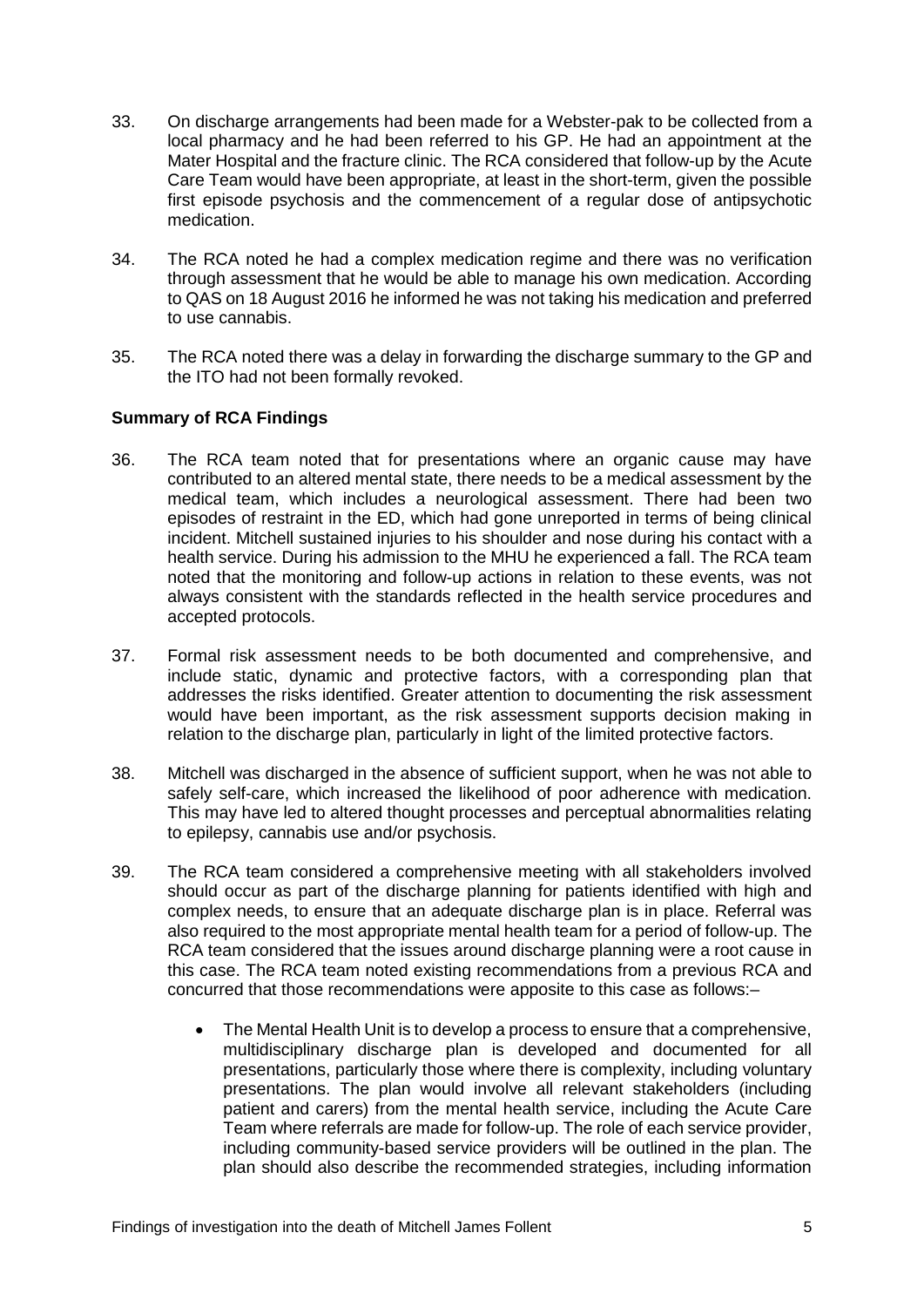about management of deterioration, and the processes for handover of care to all identified service providers.

- The Mental Health Unit is to develop a process to ensure the completion of the Consumer Care Review Summary, Consumer End of Care/Discharge Summary, Recovery Plan and/or Family Support Plan, Personal Safety Plan/Family Support Plan, follow-up appointments, and copies of relevant documents to other key stakeholders are completed at the point of discharge.
- 40. In conclusion, the RCA team stated this was a high and complex needs patient. There were organic issues, mental health issues, substance use issues, social issues, occupational issues, and compliance issues. Further assessment medically, and in relation to cognition, functioning, activities of daily living, substance use and risk, would have provided a more stable platform for discharge planning, particularly as the patient resided alone. Multiple stakeholders were involved, which required good communication and coordination of care. This was a complex case which presented many opportunities for assessment and intervention, as well as providing many missed opportunities.

#### <span id="page-7-0"></span>**Open Disclosure**

41. An open disclosure meeting was held on 25 January 2017 after the provision of the RCA report. In attendance was Mitchell's mother. The hospital acknowledged at the meeting there were a number of interventions that were not performed to the expected standard. Mitchell's mother was advised that improvements would be targeted through clinical practice development in the relevant clinical areas to addressee shortcomings. In addition, issues regarding the adequacy of discharge planning and a lack of mental health follow-up after discharge were discussed. These issues were subject to existing recommendations as highlighted by the RCA.

#### <span id="page-7-1"></span>**Outcome of recommendations of RCA**

- 42. WMHHS have advised that the two recommendations covering discharge planning and completion of discharge documentation have been completed.
- 43. The process for discharge planning by the Adult Mental Health Unit (AMHU) is documented and available to all staff in a Mental Health and Specialised Services (MHSS) procedure *"Acute Mental Health Unit and Older Person's Mental Health Service: Discharge planning."* All mental health services are required to follow the revised mental health clinical documentation and use the standard mental health clinical form is contained within the user guide.
- 44. Clinical staff are now also supported in the completion of a comprehensive discharge planning through a discharge planning checklist. This had been updated. Staff are required to upload the checklist to the electronic Consumer Integrated Mental Health Application (CIMHA).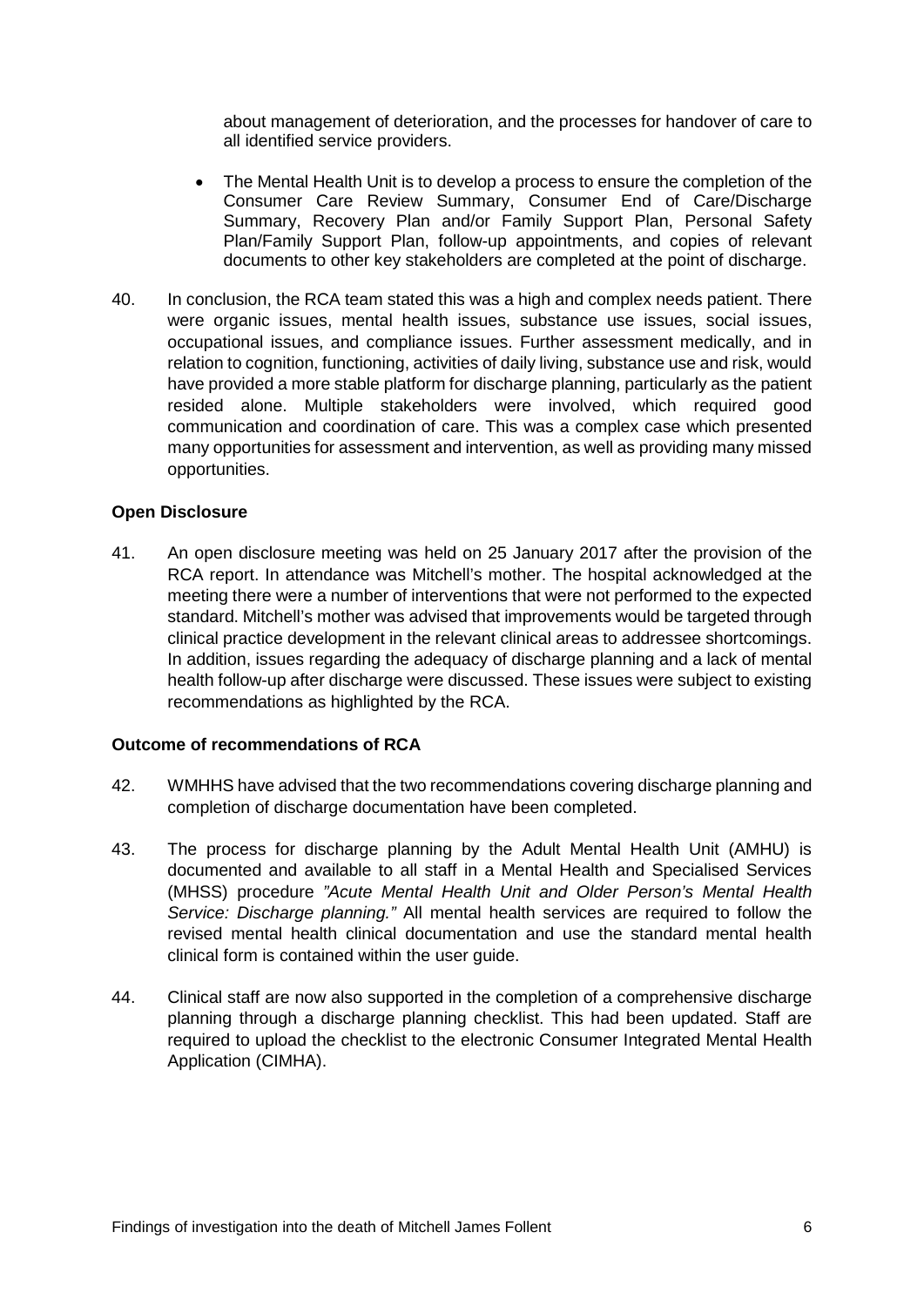- 45. In a statement provided to the Coroners Court RN Craig Lawler stated at the time of discharge Mitchell was denying any suicidality or self-harmed thoughts and there was a plan for him to be supported by his father following his discharge. He was settled in mood and behaviour and was denying any concerns at that time. He also wanted to be discharged. RN Lawler considered him to be a low risk. He states that since Mitchell's death all AMHU progress notes are now written in the CIMHA, which means the whole medical record is easier to access and can help to assist with continuity of care. The database also contains a more comprehensive risk assessment, which is completed for each patient on discharge.
- 46. MHSS has developed CIMHA Local Business Rules, which are reviewed periodically to ensure that staff are confident in completing the suite of clinical documentation in CIMHA that are required for discharge.
- 47. The Clinical Director for Community and Acute Services has ensured an increased focus on discharge planning and quality of discharge documentation. The hospital has indicated that this heightened governance and support has resulted in substantial performance improvements. The completion of end of episode/discharge summary within 48 hours of discharge is a key performance indicator and has risen from 26% in November 2015 to in excess of 75%.
- 48. MHSS and Quality Improvement Coordinators have implemented a quarterly clinical documentation audit as part of efforts to continually improve compliance with clinical documentation including discharge planning and summaries.
- 49. The Clinical Development Facilitator (CDF) for the AMHU and the Older Person's Mental Health Unit developed a discharge planning action plan involving a dedicated discharge nursing documentation audit, local business rules for discharge and staff education plan. The CDF undertakes an audit every three months of discharge documentation.
- 50. The CDF had initiated a weekly recovery group for patients and staff to work on the development of their recovery plan. These plans are uploaded to CIMHA once completed.
- 51. AMHU works closely with the Floresco Centre, Aftercare to provide transition support for people leaving the inpatient unit and requiring longer term community services. The inclusion of all relevant stakeholders in discharge planning has also been enhanced by the engagement of a carer representatives specific to the AMHU.
- 52. Dr Guptar, the Clinical Director, Community and Acute Mental Health also provided a statement. The Optimisation Project was initiated in July 2017 with the aim to address a range of systemic and cultural matters to promote a sustainable and effective work place culture and to enable the provision of quality, recovery oriented acute inpatient services. The Institute for Health Care Improvement - Framework for Safe, Reliable and Effective Care was adopted.
- 53. As a result a number of initiatives and improvements that support improved care formulation and discharge planning were commenced including:
	- Review of the multidisciplinary case review meeting held weekly improving integration between the inpatient unit and follow-up service.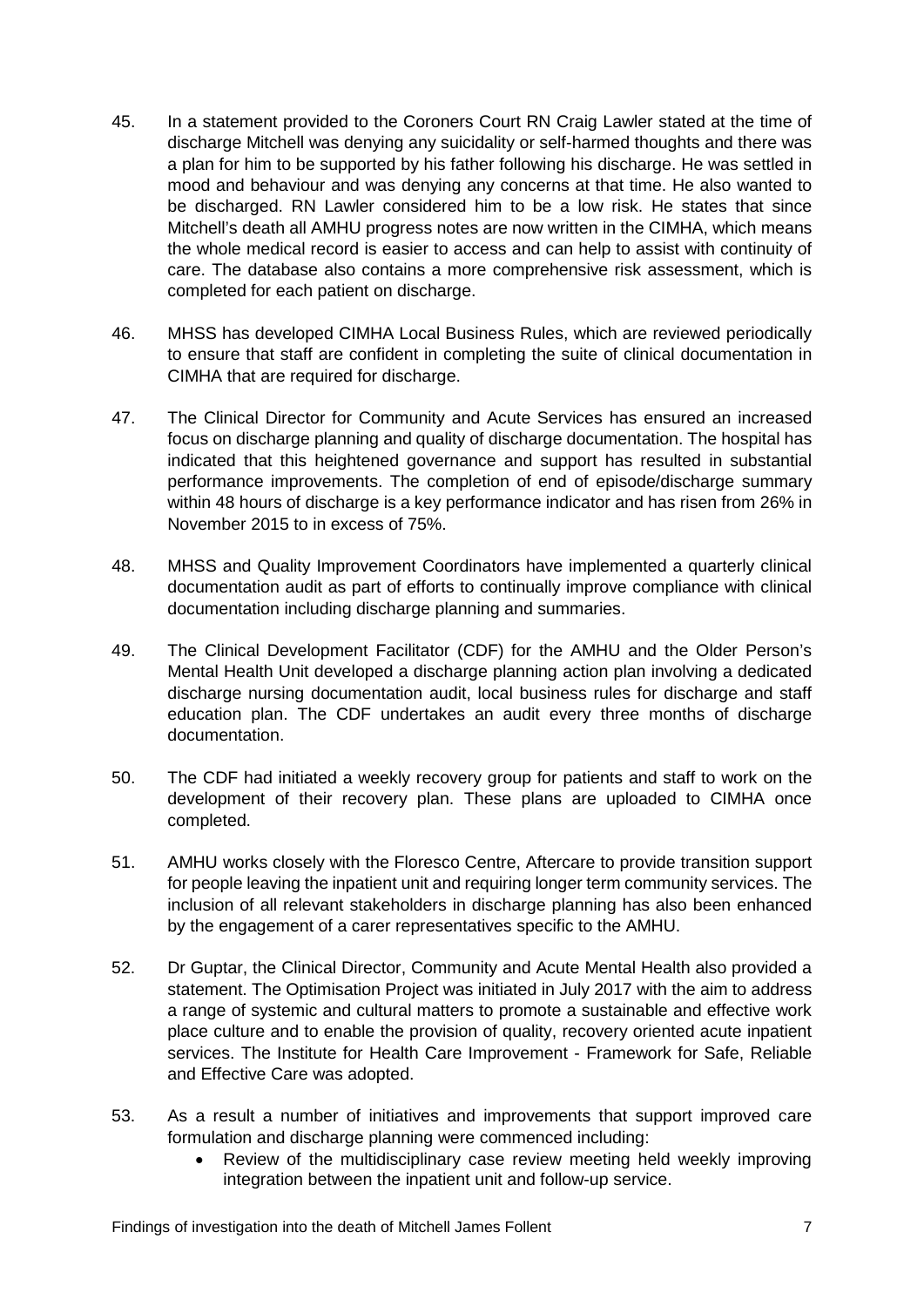- Review of referral processes with the Acute Care Team was completed to ensure the provision of critical and accurate information.
- Review of admission, leave and discharge processes ensuring the multidisciplinary team have a clear guide of the standards required for each of these transition points. Prior to Mitchell's death there were three part-time consultants totalling 1.5 full-time employees. Consultant psychiatrist resources has now been increased with two full-time positions allocated to the adult acute inpatient unit ensuring that medical review is occurring in a timely manner. This has been supported with the implementation of designated ward round times for both treating teams. There remains one consultant on call over the weekend.
- Review of the nursing shift to shift handover and daily multidisciplinary meeting has been completed and a standardised format to this verbal hand over process implemented to ensure the transfer of critical clinical information.
- Use of the Patient Flow Manager database as a journey board in the main staff station providing a large scale visual reference point for care and discharge planning.
- Timely completion and quality of discharge summaries remain a priority and is an ongoing focus. Performance against the 70% statewide KPI for completion within 48 hours has improved significantly.

# <span id="page-9-0"></span>**Report of Dr Paul White**

54. Dr White is a consultant psychiatrist and expert in the treatment of person with a dual diagnosis of mental illness and intellectual disability. Dr White was requested to provide an opinion with respect to a number of issues.

#### <span id="page-9-1"></span>**Adequacy of the discharge planning and risk assessment leading up to and at the time of discharge**

- 55. Dr White stated it is documented in the clinical notes that Michael's symptoms resolved quickly. His admission was brief. His case was discussed at a multidisciplinary team meeting. It was not documented who participated in this meeting but typically this would include the psychiatrist, registrar, resident medical officer, nurse unit manager, clinical nurse in charge of the shift, as well as any allied health team members such as occupational therapists, social workers and psychologist.
- 56. Mitchell was reviewed by the social worker who suggested referral to the Richmond Fellowship but Mitchell felt his support were adequate. Dr White stated that ideally if there were concerns about the level of support at home, there would be contact with the team leader of the NGO's that are already in place. This would allow further clarification of current level of support and any gaps. It would also be an opportunity to collect further collateral about his function, daily activities, and any acute changes in his behaviour and function. In addition, although Mitchell does not appear to have an adult guardian or appointed substitute decision-maker, his mother being his next of kin and regular source of support, would become the substitute decision-maker in relevant matters should Mitchell not have capacity to make decisions. There was documentation that his mother had expressed concerns about the level of support but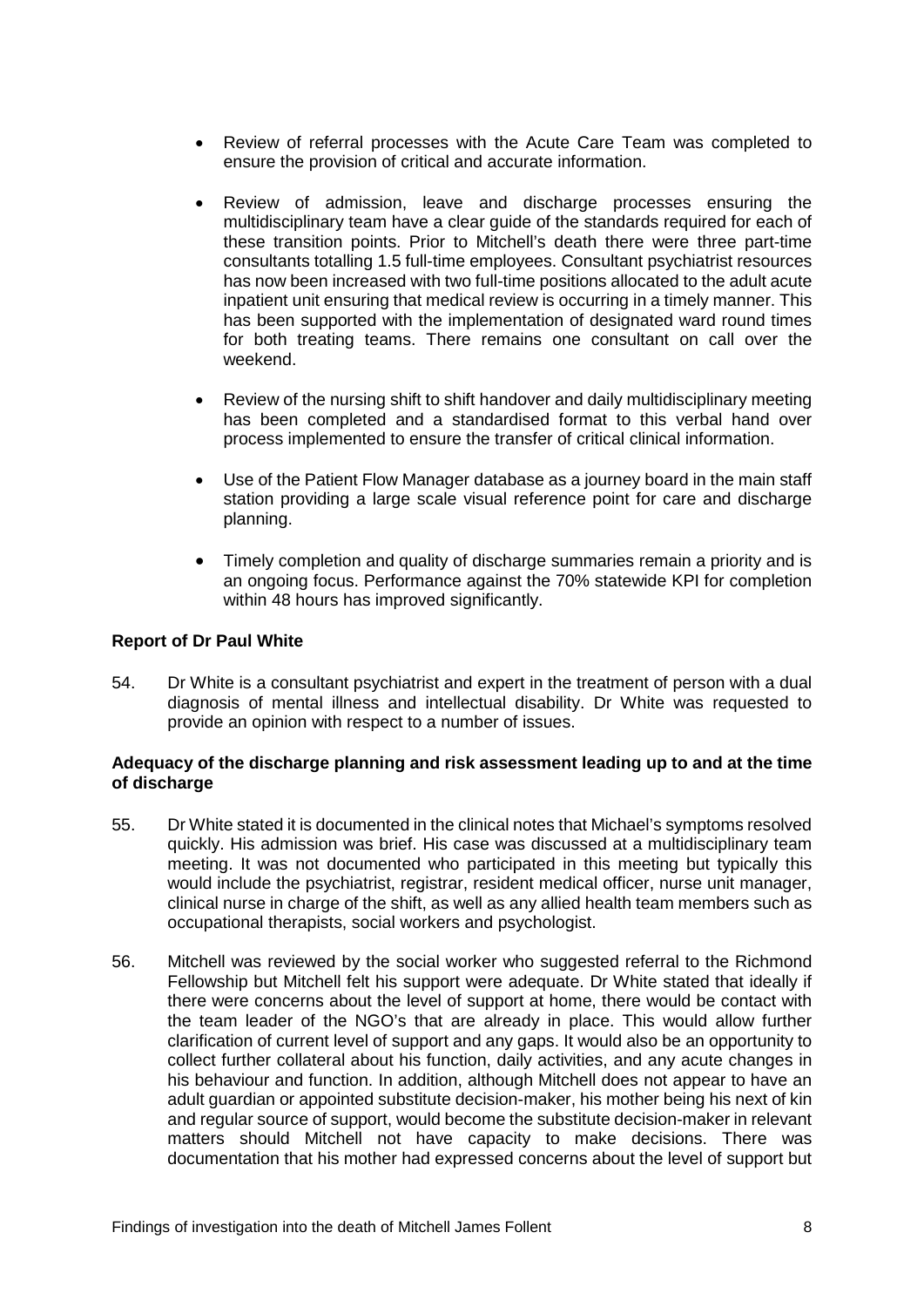there appears to have been no further assessment or information collected or documented.

- 57. Dr White noted there were no documented functional assessments. Typically these would be completed by an occupational therapist and would provide the most comprehensive source of data to inform the level of support required in the community.
- 58. A risk assessment was completed prior to accessing leave and prior to discharge. This assessed Mitchell's risk of self-harm and harm to others and absconding risks. There was no other risk assessment documented. Dr White stated a risk assessment needs to be part of a broader risk management framework. Completing a risk assessment in itself does not address any risk issues in itself. The emphasis needs to be on identifying patient needs and implementing a management plan to address those needs.
- 59. Dr White noted the needs identified by the treating team included management of epilepsy, follow-up of fractures, short-term accommodation and supports, were addressed. There was no additional needs identified by the documentation by the treating team at the time of discharge. There was no specific follow up plan involving specialist mental health services on discharge. There was no specific instructions to the GP about management of psychosis.

#### <span id="page-10-0"></span>**Adequacy of communication in planning with Mitchell's family, in context of their role for providing him with support post discharge**

60. Dr White noted there was communication and planning involving Mitchell's family documented during several points during his health care trajectory. During the admission, these were mostly done by telephone. Towards the end of the admission, it appeared the communication was mostly with Mitchell's father. It is unclear what communication occurred between his parents. It is clear that his mother was his primary next of kin and he had a regular support and contact with her and ideally she should have been involved in discharge planning.

# <span id="page-10-1"></span>**Any issues regarding interagency communication and planning between mental health and disability services regarding Mitchell's safety and well-being post discharge**

- 61. Dr White stated it is unclear whether there was communication with his nongovernment organisations at any point during his healthcare journey, including for the purpose of discharge planning. It is noted the unit social worker saw one of Mitchell's support workers at the unit, but it did not appear the social worker approached the support worker for a discussion at that point, or at a later point.
- 62. There was liaison with his private neurologist and a discharge plan documented to address his epilepsy.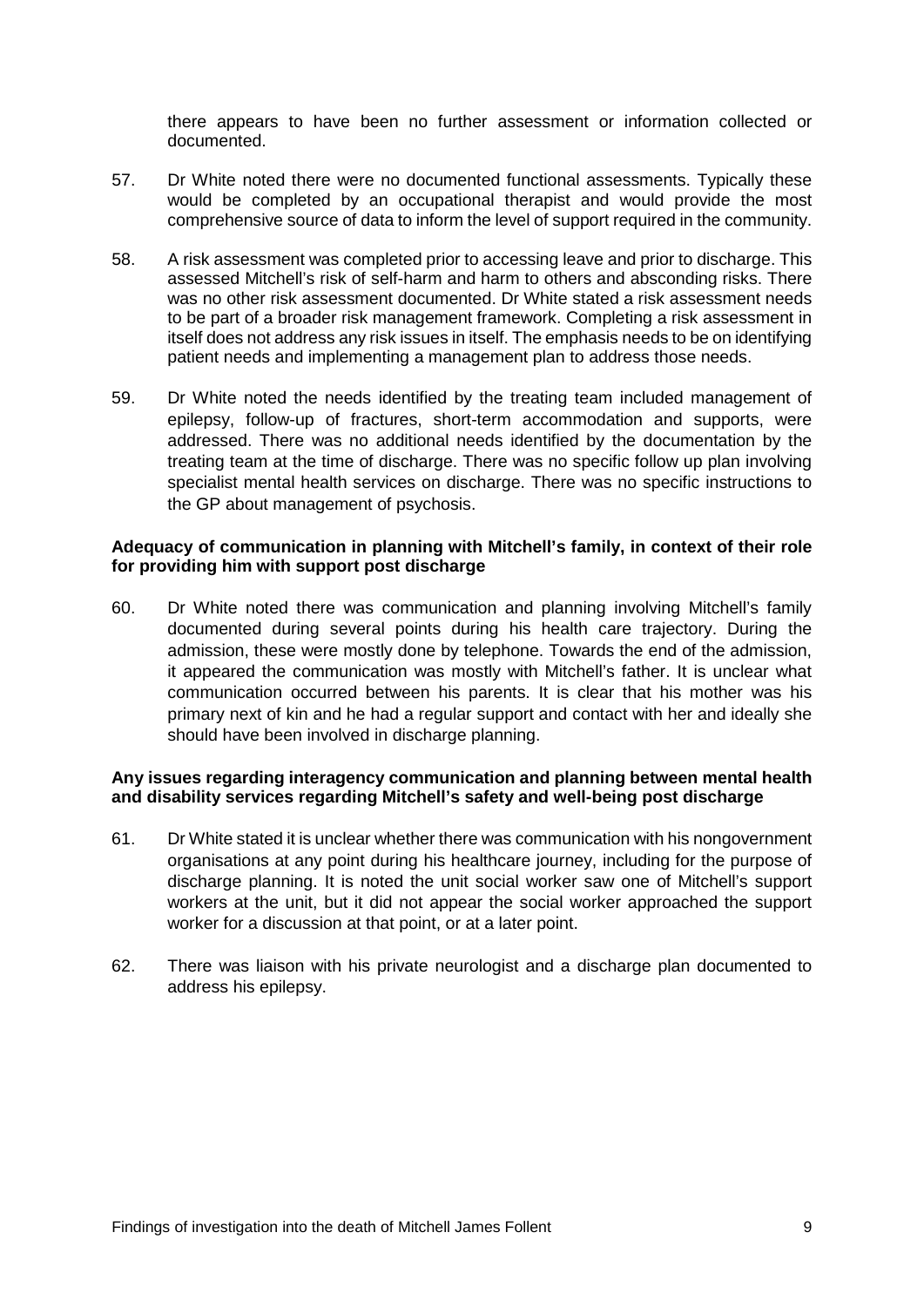63. A discharge summary was completed with summary of care to his GP but there was no specific advice about the management of psychosis or any reference to management of his new medication that was prescribed to treat psychosis.

#### <span id="page-11-0"></span>**Whether (with the benefit of hindsight) there were any missed opportunities to provide health and/or disability services to Mitchell that may have resulted in a different outcome for Mitchell**

- 64. Dr White noted that according to the RCA Mitchell had an acute presentation to the ED following two seizures on 23 July 2016. His stay was brief and he discharged against medical advice. There was no medical notes provided to review. The ED might have taken this opportunity to refer to a General Medical team to review his epilepsy management and review his social supports.
- 65. The second admission on 5 August 2016 presented another opportunity. Dr White was unable to see any notes from the ED clinicians which detailed a medical workup. The potential significance of epilepsy and seizure activity seems underemphasised. There is no documentation the ED referred him for review by the General medical or neurology team prior to referring to the psychiatry registrar.
- 66. There were signs of deterioration in Mitchell's self-care and function prior to the presentations to the ED. It is unclear whether this was due to poor seizure control and/or due to other reasons, such as marijuana use, medication non-compliance, or a deterioration in his mental health. Potentially, the disability support workers could have alerted their team leader of these changes so that the significance could have been discussed with his general practitioner. It appears the treating team did not factor this into discharge planning.
- 67. Dr White stated the attendance of QAS on 18 August 2016 may have been a missed opportunity for further medical review and intervention. In essence he was medication non-compliant and using marijuana and these factors could have led to worsening control of his epilepsy and possible re-emergence of psychotic symptoms.

# <span id="page-11-1"></span>**Any other comments that may assist the coroner to understand the circumstances of Mitchell's death, and to identify way to help prevent deaths from happening in similar circumstances in the future**

<span id="page-11-2"></span>68. Dr White stated the information provided does not clearly capture systemic factors that were of significance in Mitchell's care. It does not capture the extreme stresses and work load of emergency departments or mental health units. References to bed occupancy and pressures on community mental health are absent. It would be useful to again emphasise the need to communicate with family members and between systems. The balance between patient confidentiality and risk management is often obscure. Better communication has been a previous recommendation of the Coroners Court in other matters. It remains apposite.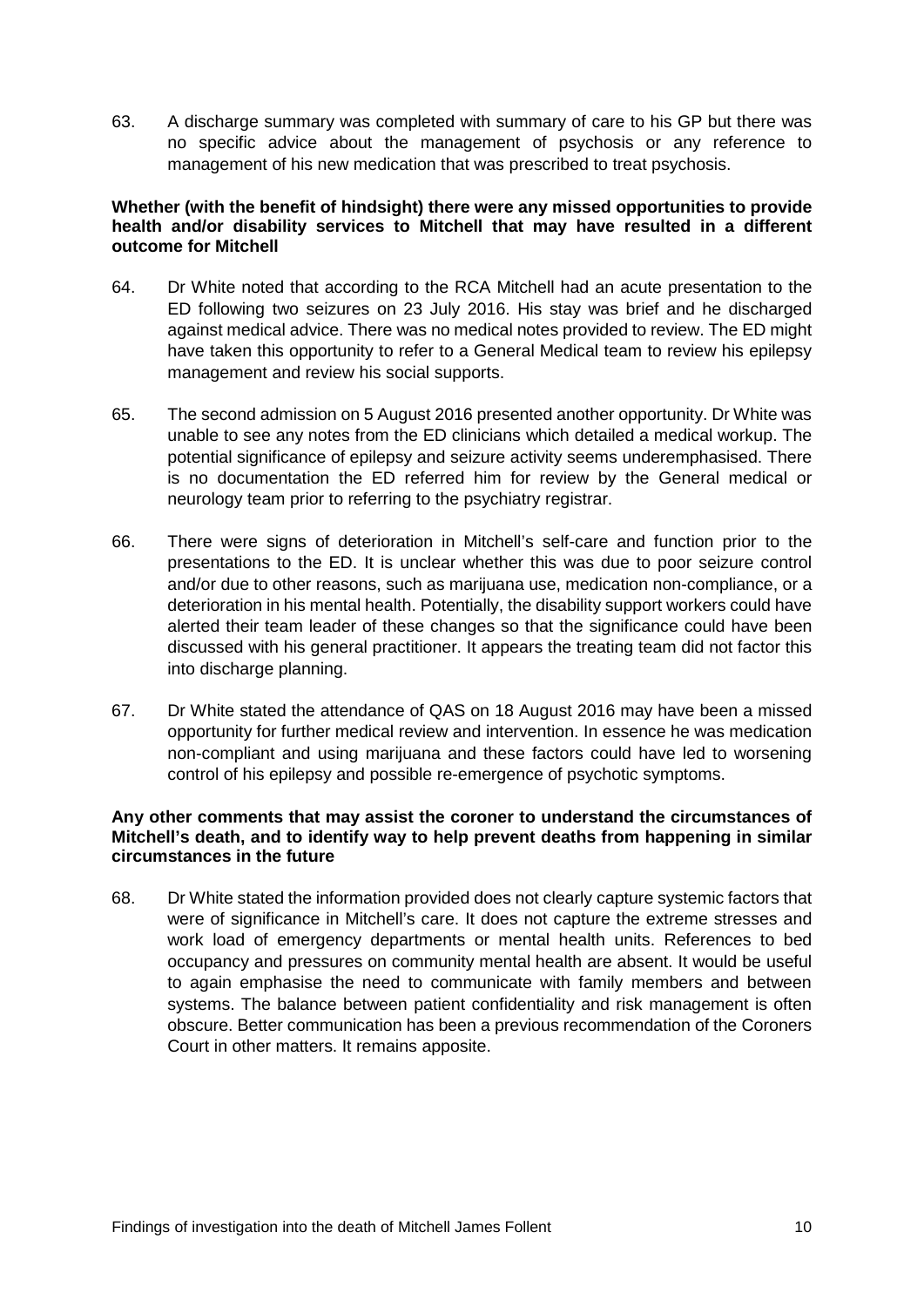# **Conclusions**

- 69. Mitchell Follent has died after he deliberately fell from a height from the balcony of the unit he was residing in. The issue as to whether he had a mental capacity to form an intention to take his own life needs to be considered.
- 70. Suicide has been defined  $as<sup>1</sup>$ 
	- a. *Voluntarily doing an [ac](#page-12-0)t for the purpose of destroying one's own life while one is conscious of what one is doing*.
- 71. It has been said elsewhere2 that *a coroner cannot make a finding that a deceased person died by suicide if th[e](#page-12-1) person lacks the mental capacity to form an intention to end their life. The deceased may have lacked capacity if they were mentally ill, intellectually impaired, psychotic, extremely distressed, under the influence of alcohol or drugs or very young.*
- 72. In practice, the issue of whether the deceased lacked capacity to form an intention to take his or her own life does not often arise, largely because most people suicide alone or in private and there is little or no evidence as to what the person was thinking at the time. More often there is other collateral evidence such as previous threats to suicide or notes left (or as is more frequently now occurring social media messages) indicating the intention.
- 73. In Mitchell's case there was a long term history of intellectual disability and epileptic seizures. He had most recently been treated in the Ipswich MHU with a diagnosis of post-ictal psychosis. There was no suicide note or message on social media left.
- 74. As the RCA noted Mitchell was discharged in the absence of sufficient support, when he was not able to safely self-care, which increased the likelihood of poor adherence with medication. This may have led to altered thought processes and perceptual abnormalities relating to epilepsy, cannabis use and/or psychosis. Two days prior to his death QAS attended his premises where there was a heavy smell of cannabis and he said he was not taking his medication. At the scene there was found a large amount of pills in the main bedroom and vomit. Toxicology analysis revealed the presence of cannabis and greater than therapeutic levels of anticonvulsant, antidepressant and antipsychotic medication prescribed to him.
- 75. Mitchell could have well been suffering from a psychotic state due to prescribed medication drug use, cannabis use, post-ictal psychosis and/or a combination of those conditions.
- 76. In those circumstances although MitchelI's action were always likely to end his life, I am unable to determine whether Mitchell had capacity at the time to form an intention to take his own life.

<sup>1</sup> *R v Cardiff City Coroner, ex parte Thomas* [1970] 1 WLR 1475 at 1478 <u>.</u>

<span id="page-12-1"></span><span id="page-12-0"></span><sup>2</sup> *Suicide Reporting in the Coronial Jurisdiction,* Coronial Council of Victoria Consultation paper, 23 April 2014